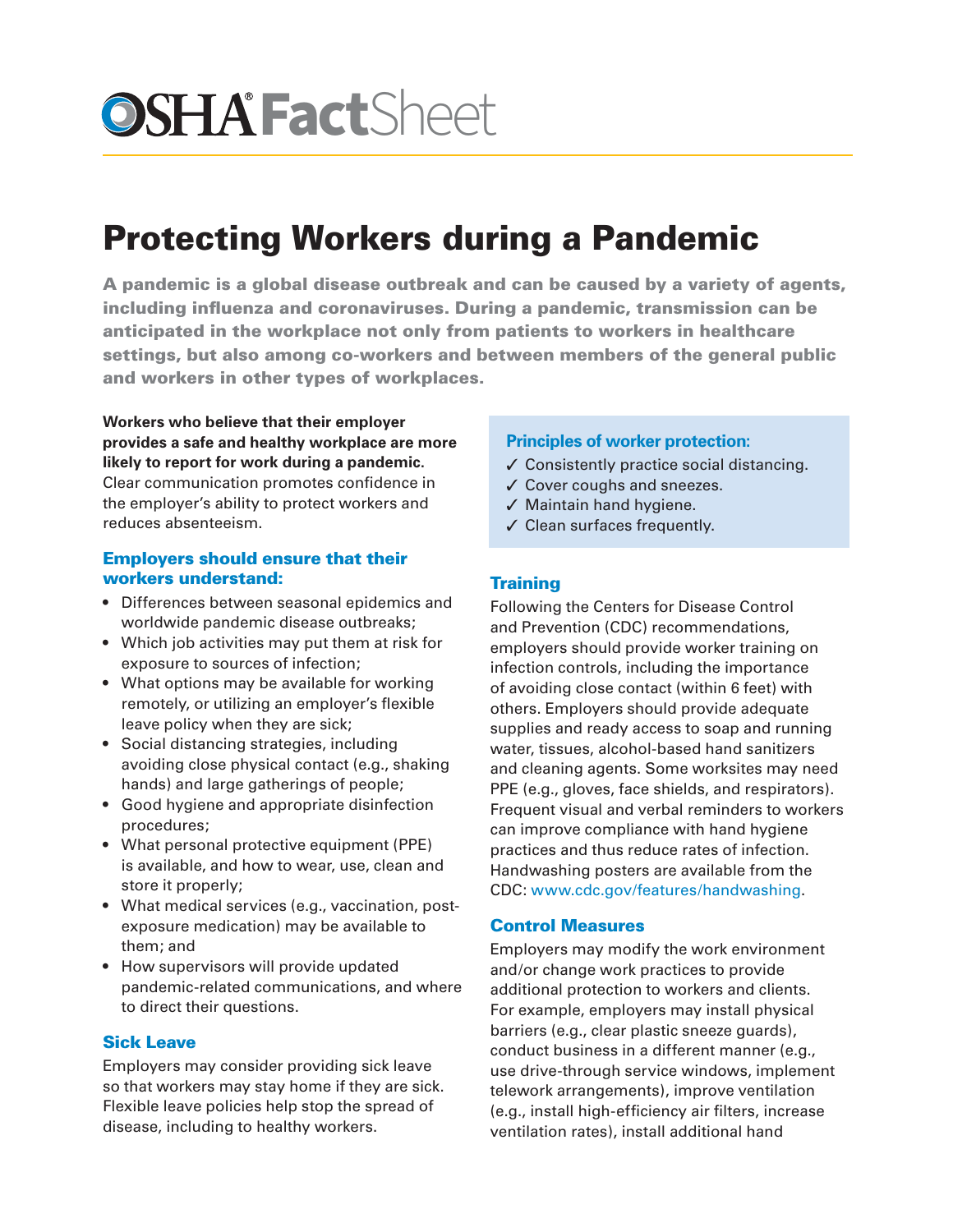#### **Comparison of Surgical Masks and Respirators**

#### *Surgical Masks*

- Used by workers to protect themselves against splashes and sprays containing infectious agents.
- Placed on sick individuals to prevent respiratory infections that spread by large droplets; worn by surgeons to avoid contaminating surgical sites.
- May not protect against airbornetransmissible infectious agents due to loose fit and lack of seal.
- Can be used by almost anyone, regardless of training.
- Should be properly disposed of after use.

#### *Respirators (e.g., filtering facepiece)*

- Used by workers to prevent inhalation of small particles, including airbornetransmissible infectious agents.
- To be effective, should have the proper filter material (e.g., N95 or better), be NIOSH-certified, and must fit tightly to prevent air leaks.
- For use, require proper training, fit testing, availability of appropriate medical evaluations and monitoring, cleaning and oversight by a knowledgeable staff member.
- Employer must establish a respiratory protection program that is compliant with OSHA's Respiratory Protection standard, [29 CFR 1910.134.](https://www.osha.gov/pls/oshaweb/owadisp.show_document?p_id=12716&p_table=standards) OSHA consultation staff can assist with understanding respiratory protection requirements.

sanitizer dispensers, provide facial tissues, and have workers use PPE. Employers should select equipment, such as surgical masks and respirators as described below, that will protect workers against infectious diseases to which they may be exposed.

For additional information, see OSHA's Fact Sheet "Respiratory Infection Control: Respirators versus Surgical Masks" at [www.osha.gov/](https://www.osha.gov/Publications/respirators-vs-surgicalmasks-factsheet.pdf) [Publications/respirators-vs-surgicalmasks](https://www.osha.gov/Publications/respirators-vs-surgicalmasks-factsheet.pdf)[factsheet.pdf.](https://www.osha.gov/Publications/respirators-vs-surgicalmasks-factsheet.pdf)

Depending on the pandemic, a vaccine may or may not be available to protect people from illness. If available, employers may offer appropriate vaccines to workers to reduce the number of those at risk for infection in their workplace.

#### Risk Communication

Workers should be aware of the exposure risk level associated with their job duties. In addition, a pandemic may disproportionately affect people in certain age groups or with specific

health histories. Workers with job-related exposure to infections who voluntarily disclose personal health risks should be considered for job accommodations and/or additional protective measures, e.g., use of PPE.

**Higher risk work settings** include those healthcare workplaces where: infected patients may congregate; clinical specimens are handled or transported; or materials contaminated with blood or infectious wastes are handled. These settings warrant: use of physical barriers to control the spread of infectious disease; worker and client management to promote social distancing; and adequate and appropriate PPE, hygiene and cleaning supplies. Additional information, including an OSHA Fact Sheet on exposure risks in healthcare workplaces, can be found on OSHA's Publications page: [www.osha.gov/](http://www.osha.gov/publications) [publications](http://www.osha.gov/publications). Employers and workers can also learn about preparedness for pandemics and other events at OSHA's Emergency Preparedness and Response page: [www.osha.gov/SLTC/](http://www.osha.gov/SLTC/emergencypreparedness) [emergencypreparedness.](http://www.osha.gov/SLTC/emergencypreparedness)